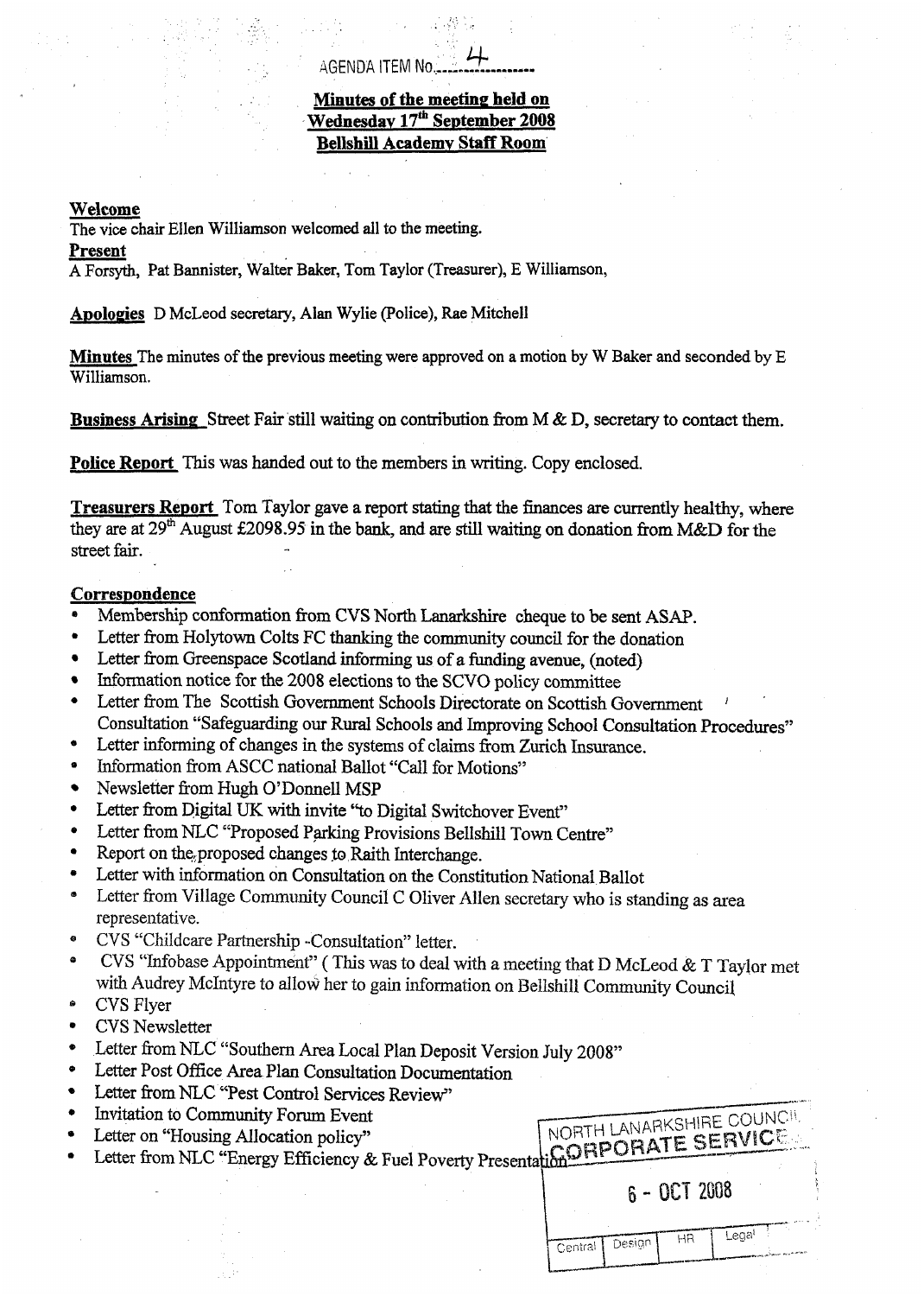Weekly List of Planning Applications

• Weekly List of Planning Applications<br> **AOCB**<br>
Report from the meeting held in the cultural centre on the subject of the new road layout and the<br>
impact it was beying in the gree. No one who gave their opinion held a good impact it **was** having in the **area.** No one who gave their opinion had a good word for all this. All agreed that the impact on local businesses on the Main Street & Hamilton Road, that they all mentioned **the** lack of **buses** along the **Main** Street, with this one **way** system the only business that was benefiting **was** Morrison's. Also the **lack** of information by NLC about closure and reopening up of roads to residents in these areas. This report will be ongoing **and will** be add to the agenda. The treasurer then brought forward the out of pocket expenses for the main executive members this **was**  agreed **as** Chairman €100, Treasurer €200 and Secretary €300 this **was** moved and seconded by the members present.

.- .

As this completed all the business of tonight's meeting the Treasurer moved **a** vote of **thanks** to the vice chair until the next meeting.

Next Meeting. The next meeting will be held on Wednesday 15<sup>th</sup> October 2008 in Bellshill Academy staff room.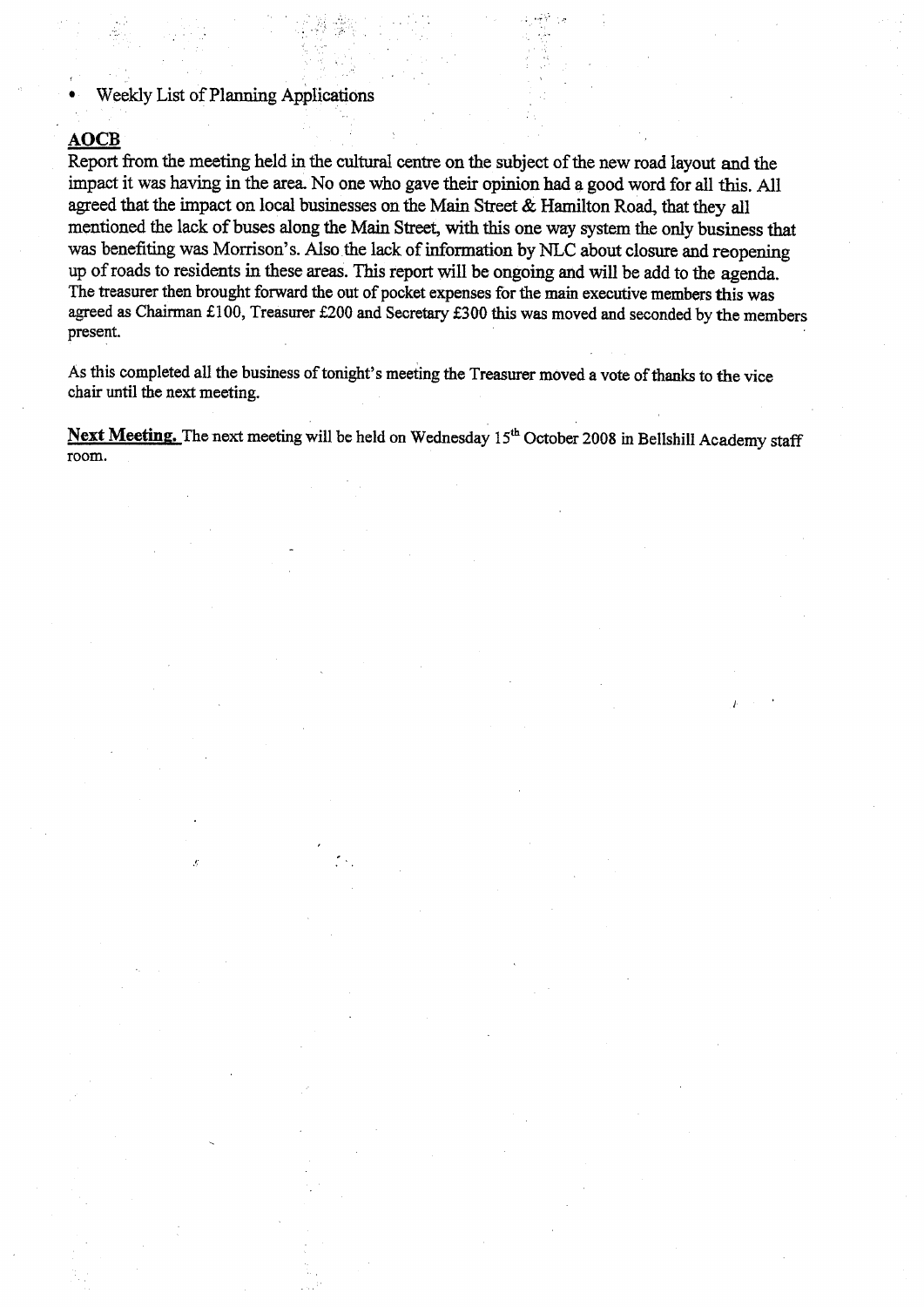## riGENDA ITEM **No** *.\_\_\_\_I* **&:l\_....\_.** ..

## **Minutes of the meeting held on Wednesday 15<sup>th</sup> October 2008 Bellshill Academv Staff Room**

#### **Welcome**

The **chairman** Tom **Leggate welcomed all to the meeting.** 

#### **Present**

T Leggate Chairman, Ray Mitchell, Alan Wylie Police, D McLeod Secretary.

Apologies Ellen Williamson vice chair, Tom Taylor Treasurer, Alice Forsyth, Pat Banister.

**Minutes The minutes of the previous meeting were not approved** due to the numbers attending and those in attendance were not present at the last **meeting.** The chairman stated that these minutes would be held over to the next **meeting** for approval.

**Business Arising** As the minutes were not approved business from these minutes will be dealt with at the next meeting.

**Police Report** This was handed out to the members in writing, followed by a report from Alan Wylie, where he stated that in the Bellshill area crime levels are fairly low and he hoped that this will continue. He went onto tell **us** that the new policy **from** head quarters would be that **there** will be a greater police presence on the beat. He went onto inform **us** of the success in closing **down** a couple of cannabis factories, he also asked that people should inform the police **if they suspect**  anything in their neighbourhood.

**Treasurers Report** Duncan McLeod secretary gave this report in the absence of the treasurer, . stating that the finances are currently healthy, where they are at 29<sup>th</sup> August £3503.74 in the bank.

#### Correspondence

- **TFN** newspapers were presented to the meeting.  $\bullet$
- Minutes from the meeting of NLC were presented to the meeting.  $\bullet$
- Information E-Mail giving **ASCC** Conference 2008 **AGM** date and place.  $\bullet$
- Information about the **PA** System for Remembrance Day Service  $\bullet$
- $\bullet$ E-mail flyer from SCVO
- Newsletter from CLAN Bulletin, and membership update form.  $\bullet$
- Letter from Zurich Insurance on changes to the group services structure.  $\bullet$
- Flyer from Scottish Water o,
- $\bullet$ Election information for SCVO policy Committee
- CVS Training Programme  $\bullet$
- CVS receipt for membership  $\bullet$
- Invitation to NLC Corporate Plan  $\bullet$
- Invitation to NLC Tennant Conference  $\bullet$
- **WLC** Application for Premises Licence **(3)**   $\bullet$
- Letter from **Alex** Neil **MSP** on Crime in Scotland  $\bullet$
- $\bullet$ Information from Post Office "Area Plan Decision Booklet for Ayrshire, Inverclyde, Lanarkshire and Renfrewshire.